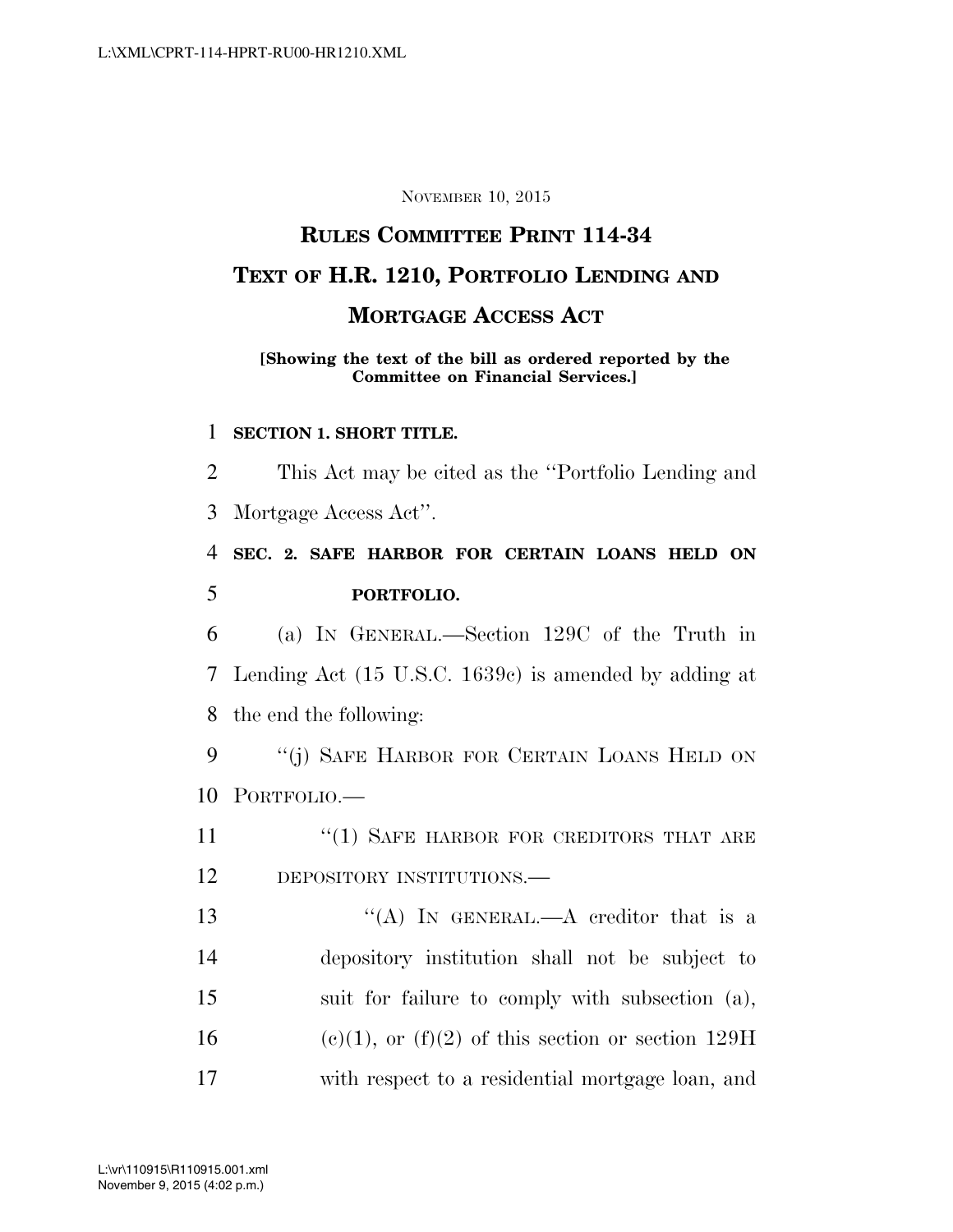| $\mathbf{1}$   | the banking regulators shall treat such loan as        |
|----------------|--------------------------------------------------------|
| $\overline{2}$ | a qualified mortgage, if—                              |
| 3              | "(i) the creditor has, since the origi-                |
| $\overline{4}$ | nation of the loan, held the loan on the               |
| 5              | balance sheet of the creditor; and                     |
| 6              | "(ii) all prepayment penalties with re-                |
| 7              | spect to the loan comply with the limita-              |
| 8              | tions described under subsection $(c)(3)$ .            |
| 9              | EXCEPTION FOR CERTAIN TRANS-<br>$\lq\lq (B)$           |
| 10             | FERS.—In the case of a depository institution          |
| 11             | that transfers a loan originated by that institu-      |
| 12             | tion to another depository institution by reason       |
| 13             | of the bankruptcy or failure of the originating        |
| 14             | depository institution or the purchase of the          |
| 15             | originating depository institution, the depository     |
| 16             | institution transferring such loan shall be            |
| 17             | deemed to have complied with the requirement           |
| 18             | under subparagraph $(A)(i)$ .                          |
| 19             | "(2) SAFE HARBOR FOR MORTGAGE ORIGINA-                 |
| 20             | TORS.—A mortgage originator shall not be subject       |
| 21             | to suit for a violation of section $129B(c)(3)(B)$ for |
| 22             | steering a consumer to a residential mortgage loan     |
| 23             | $if$ —                                                 |
| 24             | "(A) the creditor of such loan is a deposi-            |
| 25             | tory institution and has informed the mortgage         |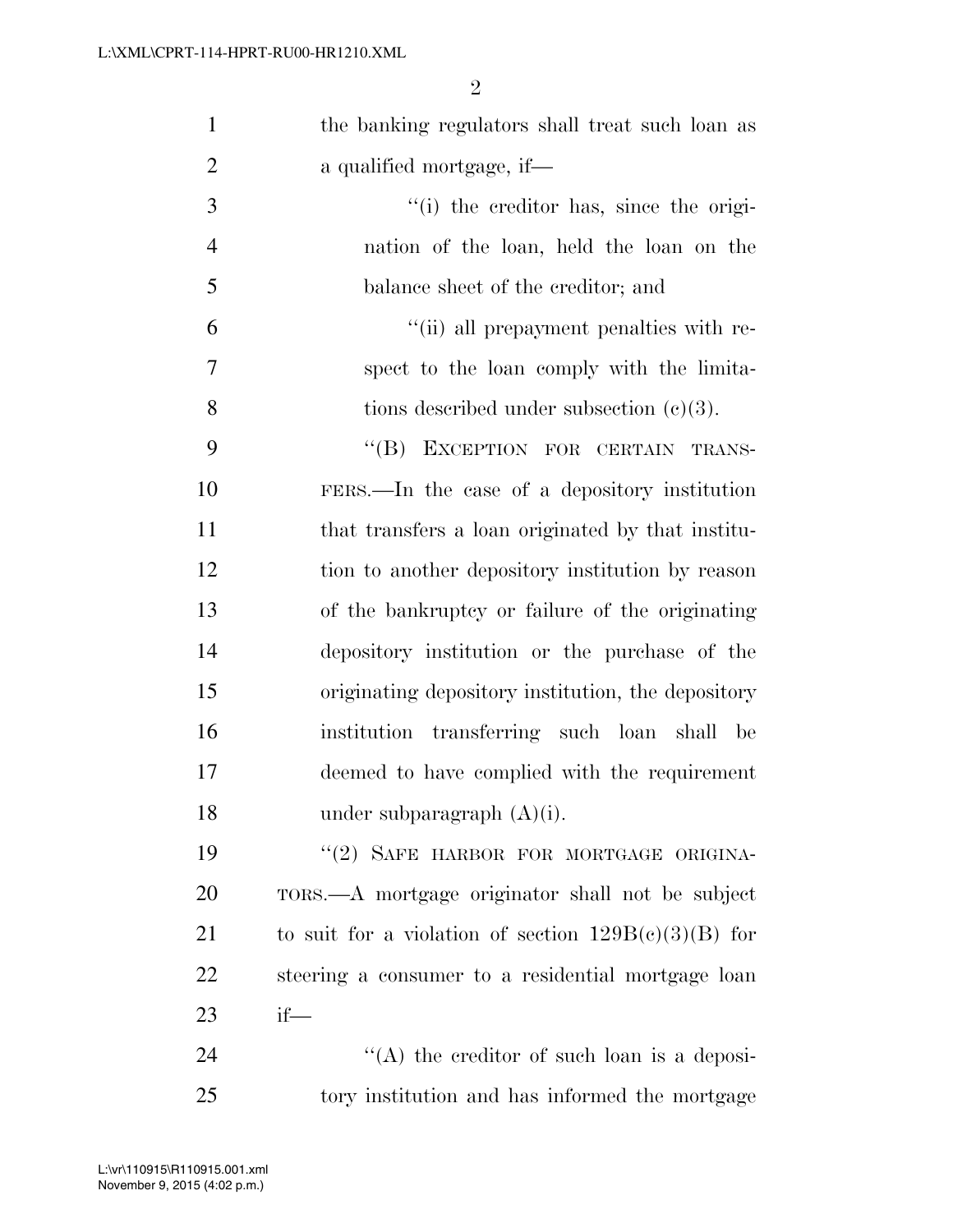| $\mathbf{1}$   | originator that the creditor intends to hold the           |
|----------------|------------------------------------------------------------|
| $\overline{2}$ | loan on the balance sheet of the creditor for the          |
| 3              | life of the loan; and                                      |
| $\overline{4}$ | $\lq\lq$ the mortgage originator informs the               |
| 5              | consumer that the creditor intends to hold the             |
| 6              | loan on the balance sheet of the creditor for the          |
| 7              | life of the loan.                                          |
| 8              | "(3) DEFINITIONS.—For purposes of this sub-                |
| 9              | section:                                                   |
| 10             | "(A) BANKING REGULATORS.—The term                          |
| 11             | 'banking regulators' means the Federal banking             |
| 12             | agencies, the Bureau, and the National Credit              |
| 13             | Union Administration.                                      |
| 14             | $\lq\lq (B)$<br>DEPOSITORY INSTITUTION.—The                |
| 15             | term 'depository institution' has the meaning              |
| 16             | given that term under section $19(b)(1)$ of the            |
| 17             | Federal Reserve Act $(12 \text{ U.S.C. } 505(b)(1)).$      |
| 18             | "(C) FEDERAL BANKING AGENCIES.—The                         |
| 19             | term 'Federal banking agencies' has the mean-              |
| 20             | ing given that term under section 3 of the Fed-            |
| 21             | eral Deposit Insurance Act.".                              |
| 22             | RULE OF CONSTRUCTION.—Nothing in the<br>(b)                |
| 23             | amendment made by this Act may be construed as pre-        |
| 24             | venting a balloon loan from qualifying for the safe harbor |
| 25             | provided under section $129C(j)$ of the Truth in Lending   |